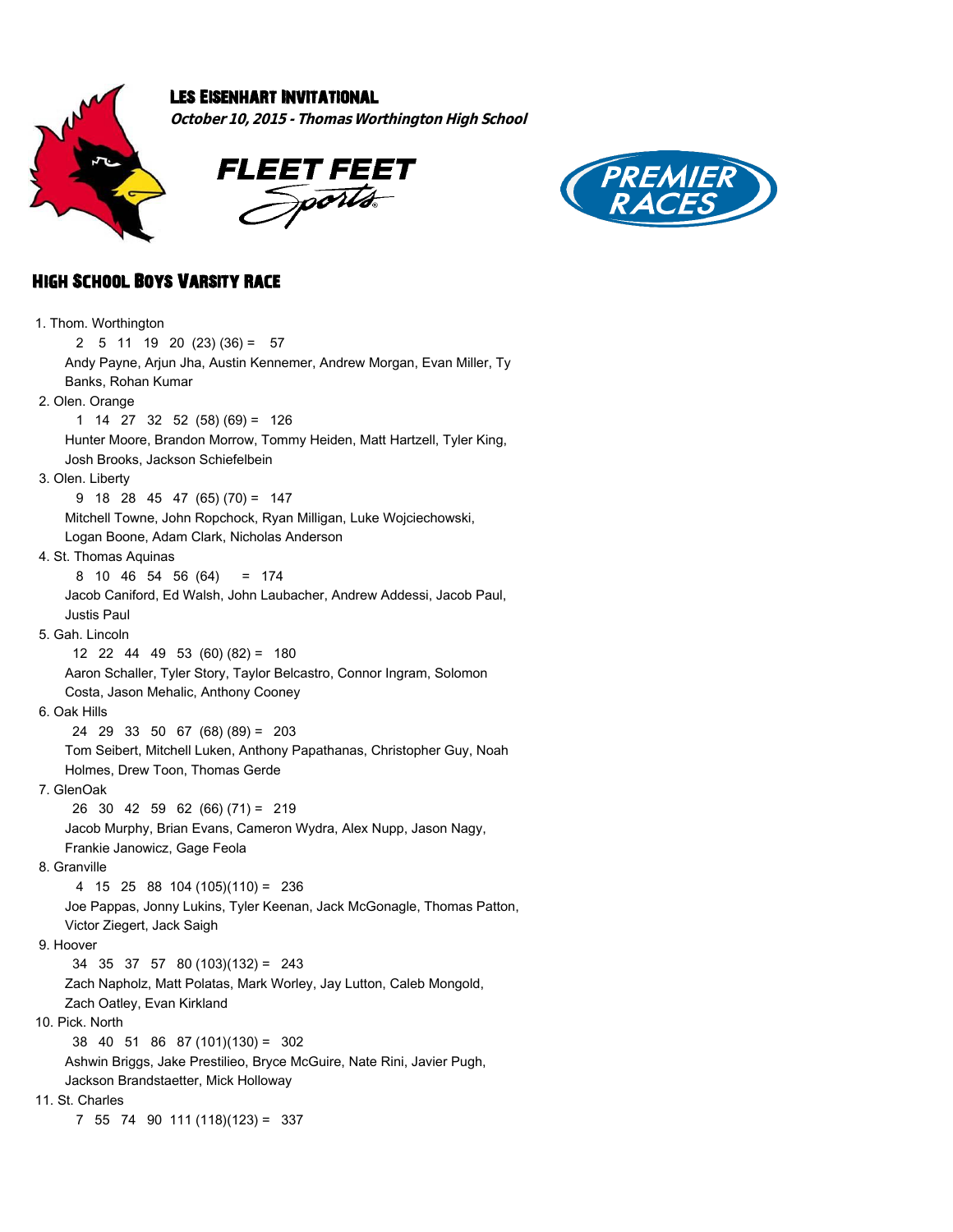Kevin Hennessey, John Simmons, Iain Karas, Liam O'Reilly, Anthony Sanderell, Kenton Colvin, Liam McCann 12. Wester. Central 43 48 77 81 91 = 340 Austin Smith, Jalen Frantal, Noah Corbett, Max Ramsey, Mitchell McClain 13. Marysville 13 41 93 107 113 (119)(135) = 367 Alec Sandusky, Josh McPheron, Hayden Turk, Brendan Ralston, Andrew Snodgrass, Hawkins Stockdale, Blake Cruise 14. Colerain 16 76 79 97 117 (121)(127) = 385 Vince Sprague, Michael Wander, Jordan Gregory, Pietro Martelletti, Shawn Boosveld, Sam Gierach, Alex Burton 15. Garaway 17 39 95 109 131 (146)(152) = 391 Nathan Millet, B.J. Schwartz, Austin Miller, Andrew West, Julian Shrock, Braden Shupe, Nathan Wicker 16. Upper Arlington 73 75 96 100 102 (116)(128) = 446 Andrew Paxton, Trent Popovich, Jack Amling, Juergen Wilkes, Cameron Wade, Andrew Harper, Cole Smith 17. Wor. Kilbourne 61 72 94 108 114 (115) = 449 Tanner Taylor, Joey Coogan, Matt Kulling, Ian Watters, Chris Valade, Caleb Martin 18. Dub. Scioto 6 78 112 120 136 (158)(166) = 452 Cesar Arellano, Brian Briones, Ishan Patel, Michael Raabe, Miles Baker, Brendan Murphy, Daniel Guzak 19. Fairfield 3 83 125 129 137 (139)(145) = 477 Zach Birdsall, Evan Trentman, Daulton Gunnell, Hunter Jones, Seth Phillips, Charlie Horn, Brad Bruesewitz 20. Logan 21 99 106 144 148 (161)(162) = 518 Bryon Lowry, Caedon Ly, Dylan Lingerak, Samuel Carr, Peter Peter Rosado, Carter Krannitz, Caleb Herring 21. Reynoldsburg 31 92 154 156 157 (163) = 590 Joey Russell, John Mauritz, Brody Swisher, Jared Dye, Andy Young, Cameron Davis 22. Toledo C.C. 63 98 140 151 160 (165)(172) = 612 Xavier Reamer, Ross Friar, Christopher Bragg, Eddie Washington, Henry McCartney, Griffin Laplante, Kendall Denko 23. Dub. Coffman 84 124 134 138 150 (153)(155) = 630 Joe Donnelly, Josh Whitehouse, Finn Madison, Jake Dooley, Dean Strup, Noah Carpenter, Katsumi Ibaraki 24. Del. Hayes 85 126 142 149 159 (167) = 661 Justin Hernan, Seth Kern, Joey King, Marquis Willis, Weston Lingo, Alex Caudill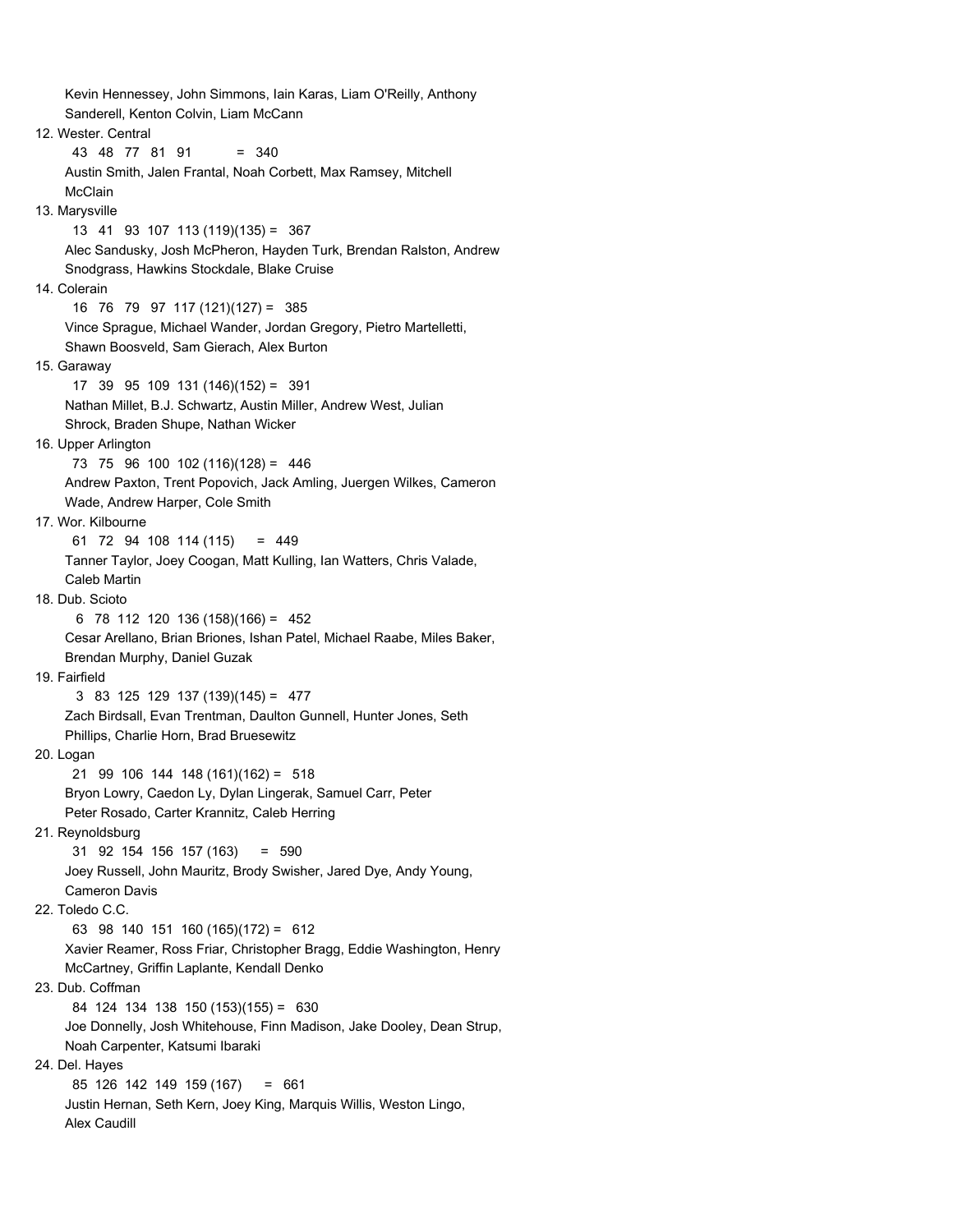25. Licking Hts.

122 143 147 164 168 (171)(175) = 744

Dalton Weber, Justin Wand, Spencer Queen, Cole Weaver, Andrew Lako,

 Joseph Forrester, Bryce Thompson 26. Walnut Ridge

 133 141 169 170 173 (174)(176) = 786 Hamidou Ndiaye, Saidou Sarr, Shiloh Jenkins, Hunter Williamson, Nick Reisland, Jaylen Hollum, Edgar Cabrera

| $\mathbf{1}$<br>9:45<br>15:21<br>1<br>Olen. Orange<br>4:58<br>2628 Hunter Moore<br>2<br>$\overline{2}$<br>Thom. Worthington<br>9:45<br>15:32<br>5:01<br>2856 Andy Payne<br>3<br>Pick. Central<br>15:36<br>5:02<br>9:52<br>2667 Matt Scrape<br>4<br>Fairfield<br>9:56<br>15:41<br>5:04<br>3<br>2202 Zach Birdsall<br>5<br>4<br>Granville<br>15:43<br>5:04<br>2340 Joe Pappas<br>9:58<br>6<br>5<br>Thom. Worthington<br>15:47<br>5:06<br>2841 Arjun Jha<br>9:57<br>6<br>5:08<br>7<br>2171 Cesar Arellano<br>Dub. Scioto<br>10:00<br>15:53<br>8<br>7<br>5:09<br>St. Charles<br>15:56<br>2766 Kevin Hennessey<br>10:05<br>8<br>9<br>5:09<br>2805 Jacob Caniford<br>10:00<br>15:58<br>St. Thomas Aquinas<br>9<br>10<br>16:02<br>5:11<br>2579 Mitchell Towne<br>Olen. Liberty<br>10:04<br>10<br>5:11<br>11<br>2817 Ed Walsh<br>St. Thomas Aquinas<br>10:13<br>16:02<br>12<br>$11\,$<br>16:03<br>5:11<br>2843 Austin Kennemer<br>Thom. Worthington<br>10:06<br>5:12<br>13<br>12<br>Gah. Lincoln<br>16:05<br>2252 Aaron Schaller<br>10:06<br>5:12<br>14<br>13<br>16:06<br>2470 Alec Sandusky<br>Marysville<br>10:05<br>5:12<br>15<br>10:11<br>16:07<br>14<br>2629 Brandon Morrow<br>Olen. Orange<br>16<br>10:06<br>16:10<br>5:13<br>15<br>2336 Jonny Lukins<br>Granville<br>17<br>16<br>10:24<br>16:22<br>5:17<br>2107 Vince Sprague<br>Colerain<br>4:56<br>Pick. Central<br>16:22<br>5:17<br>18<br>2649 Steven Bauers<br>4:57<br>10:24<br>19<br>17<br>10:24<br>16:25<br>5:18<br>2262 Nathan Millet<br>4:56<br>Garaway<br>20<br>Pick. Central<br>10:08<br>16:27<br>5:19<br>2657 Jack Jaynes<br>18<br>5:01<br>16:27<br>5:19<br>21<br>2568 John Ropchock<br>Olen. Liberty<br>10:27<br>5:19<br>22<br>19<br>16:28<br>Thom. Worthington<br>10:24<br>2854 Andrew Morgan<br>5:19<br>23<br>20<br>10:22<br>16:29<br>2853 Evan Miller<br>Thom. Worthington<br>4:57<br>21<br>5:20<br>24<br>4:56<br>10:33<br>16:31<br>2447 Bryon Lowry<br>Logan<br>22<br>Gah. Lincoln<br>10:28<br>16:32<br>5:20<br>25<br>2254 Tyler Story<br>5:01<br>26<br>23<br>10:22<br>16:35<br>5:21<br>2822 Ty Banks<br>Thom. Worthington<br>27<br>Oak Hills<br>16:36<br>5:22<br>24<br>2506 Tom Seibert<br>4:57<br>10:29<br>25<br>10:22<br>16:36<br>5:22<br>28<br>2333 Tyler Keenan<br>Granville<br>26<br>GlenOak<br>10:21<br>16:37<br>5:22<br>29<br>2301 Jacob Murphy<br>30<br>27<br>10:23<br>16:37<br>5:22<br>2611 Tommy Heiden<br>Olen. Orange<br>4:57<br>5:22<br>31<br>28<br>2554 Ryan Milligan<br>Olen. Liberty<br>5:01<br>10:32<br>16:38<br>32<br>29<br>2499 Mitchell Luken<br>Oak Hills<br>10:28<br>16:38<br>5:22<br>4:57<br>33<br>30<br>GlenOak<br>5:23<br>2281 Brian Evans<br>5:06<br>10:35<br>16:39<br>34<br>31<br>5:23<br>2743 Joey Russell<br>Reynoldsburg<br>5:07<br>10:40<br>16:40<br>35<br>32<br>5:23<br>2608 Matt Hartzell<br>Olen. Orange<br>5:01<br>10:31<br>16:40<br>33<br>36<br>2502 Anthony Papathanas<br>Oak Hills<br>5:01<br>10:32<br>16:40<br>5:23<br>37<br>34<br>2408 Zach Napholz<br>Hoover<br>5:01<br>10:36<br>16:41<br>5:23<br>38<br>35<br>2412 Matt Polatas<br>Hoover<br>5:01<br>10:36<br>16:43<br>5:24<br>36<br>39<br>2845 Rohan Kumar<br>Thom. Worthington<br>4:56<br>10:26<br>16:43<br>5:24<br>40<br>37<br>2424 Mark Worley<br>5:01<br>10:41<br>16:45<br>5:25<br>Hoover<br>41<br>38<br>2678 Ashwin Briggs<br>Pick. North<br>5:06<br>10:40<br>16:45<br>5:25<br>42<br>39<br>2263 B.J. Schwartz<br>5:06<br>10:42<br>16:46<br>5:25<br>Garaway<br>40<br>2711 Jake Prestilieo | Place | <b>TmPI</b> | Bib# | Name | <b>School</b> | Mile 1 | Mile 2 | <b>Time</b> | Pace |
|---------------------------------------------------------------------------------------------------------------------------------------------------------------------------------------------------------------------------------------------------------------------------------------------------------------------------------------------------------------------------------------------------------------------------------------------------------------------------------------------------------------------------------------------------------------------------------------------------------------------------------------------------------------------------------------------------------------------------------------------------------------------------------------------------------------------------------------------------------------------------------------------------------------------------------------------------------------------------------------------------------------------------------------------------------------------------------------------------------------------------------------------------------------------------------------------------------------------------------------------------------------------------------------------------------------------------------------------------------------------------------------------------------------------------------------------------------------------------------------------------------------------------------------------------------------------------------------------------------------------------------------------------------------------------------------------------------------------------------------------------------------------------------------------------------------------------------------------------------------------------------------------------------------------------------------------------------------------------------------------------------------------------------------------------------------------------------------------------------------------------------------------------------------------------------------------------------------------------------------------------------------------------------------------------------------------------------------------------------------------------------------------------------------------------------------------------------------------------------------------------------------------------------------------------------------------------------------------------------------------------------------------------------------------------------------------------------------------------------------------------------------------------------------------------------------------------------------------------------------------------------------------------------------------------------------------------------------------------------------------------------------------------------------------------------------------------------------------------------------------------------------------------------------------------------------------------------------------------------------------------------------------------------------------------------------------------------------------------------------------------------------------------------------------------------------------------------|-------|-------------|------|------|---------------|--------|--------|-------------|------|
|                                                                                                                                                                                                                                                                                                                                                                                                                                                                                                                                                                                                                                                                                                                                                                                                                                                                                                                                                                                                                                                                                                                                                                                                                                                                                                                                                                                                                                                                                                                                                                                                                                                                                                                                                                                                                                                                                                                                                                                                                                                                                                                                                                                                                                                                                                                                                                                                                                                                                                                                                                                                                                                                                                                                                                                                                                                                                                                                                                                                                                                                                                                                                                                                                                                                                                                                                                                                                                                         |       |             |      |      |               |        |        |             |      |
|                                                                                                                                                                                                                                                                                                                                                                                                                                                                                                                                                                                                                                                                                                                                                                                                                                                                                                                                                                                                                                                                                                                                                                                                                                                                                                                                                                                                                                                                                                                                                                                                                                                                                                                                                                                                                                                                                                                                                                                                                                                                                                                                                                                                                                                                                                                                                                                                                                                                                                                                                                                                                                                                                                                                                                                                                                                                                                                                                                                                                                                                                                                                                                                                                                                                                                                                                                                                                                                         |       |             |      |      |               |        |        |             |      |
|                                                                                                                                                                                                                                                                                                                                                                                                                                                                                                                                                                                                                                                                                                                                                                                                                                                                                                                                                                                                                                                                                                                                                                                                                                                                                                                                                                                                                                                                                                                                                                                                                                                                                                                                                                                                                                                                                                                                                                                                                                                                                                                                                                                                                                                                                                                                                                                                                                                                                                                                                                                                                                                                                                                                                                                                                                                                                                                                                                                                                                                                                                                                                                                                                                                                                                                                                                                                                                                         |       |             |      |      |               |        |        |             |      |
|                                                                                                                                                                                                                                                                                                                                                                                                                                                                                                                                                                                                                                                                                                                                                                                                                                                                                                                                                                                                                                                                                                                                                                                                                                                                                                                                                                                                                                                                                                                                                                                                                                                                                                                                                                                                                                                                                                                                                                                                                                                                                                                                                                                                                                                                                                                                                                                                                                                                                                                                                                                                                                                                                                                                                                                                                                                                                                                                                                                                                                                                                                                                                                                                                                                                                                                                                                                                                                                         |       |             |      |      |               |        |        |             |      |
|                                                                                                                                                                                                                                                                                                                                                                                                                                                                                                                                                                                                                                                                                                                                                                                                                                                                                                                                                                                                                                                                                                                                                                                                                                                                                                                                                                                                                                                                                                                                                                                                                                                                                                                                                                                                                                                                                                                                                                                                                                                                                                                                                                                                                                                                                                                                                                                                                                                                                                                                                                                                                                                                                                                                                                                                                                                                                                                                                                                                                                                                                                                                                                                                                                                                                                                                                                                                                                                         |       |             |      |      |               |        |        |             |      |
|                                                                                                                                                                                                                                                                                                                                                                                                                                                                                                                                                                                                                                                                                                                                                                                                                                                                                                                                                                                                                                                                                                                                                                                                                                                                                                                                                                                                                                                                                                                                                                                                                                                                                                                                                                                                                                                                                                                                                                                                                                                                                                                                                                                                                                                                                                                                                                                                                                                                                                                                                                                                                                                                                                                                                                                                                                                                                                                                                                                                                                                                                                                                                                                                                                                                                                                                                                                                                                                         |       |             |      |      |               |        |        |             |      |
|                                                                                                                                                                                                                                                                                                                                                                                                                                                                                                                                                                                                                                                                                                                                                                                                                                                                                                                                                                                                                                                                                                                                                                                                                                                                                                                                                                                                                                                                                                                                                                                                                                                                                                                                                                                                                                                                                                                                                                                                                                                                                                                                                                                                                                                                                                                                                                                                                                                                                                                                                                                                                                                                                                                                                                                                                                                                                                                                                                                                                                                                                                                                                                                                                                                                                                                                                                                                                                                         |       |             |      |      |               |        |        |             |      |
|                                                                                                                                                                                                                                                                                                                                                                                                                                                                                                                                                                                                                                                                                                                                                                                                                                                                                                                                                                                                                                                                                                                                                                                                                                                                                                                                                                                                                                                                                                                                                                                                                                                                                                                                                                                                                                                                                                                                                                                                                                                                                                                                                                                                                                                                                                                                                                                                                                                                                                                                                                                                                                                                                                                                                                                                                                                                                                                                                                                                                                                                                                                                                                                                                                                                                                                                                                                                                                                         |       |             |      |      |               |        |        |             |      |
|                                                                                                                                                                                                                                                                                                                                                                                                                                                                                                                                                                                                                                                                                                                                                                                                                                                                                                                                                                                                                                                                                                                                                                                                                                                                                                                                                                                                                                                                                                                                                                                                                                                                                                                                                                                                                                                                                                                                                                                                                                                                                                                                                                                                                                                                                                                                                                                                                                                                                                                                                                                                                                                                                                                                                                                                                                                                                                                                                                                                                                                                                                                                                                                                                                                                                                                                                                                                                                                         |       |             |      |      |               |        |        |             |      |
|                                                                                                                                                                                                                                                                                                                                                                                                                                                                                                                                                                                                                                                                                                                                                                                                                                                                                                                                                                                                                                                                                                                                                                                                                                                                                                                                                                                                                                                                                                                                                                                                                                                                                                                                                                                                                                                                                                                                                                                                                                                                                                                                                                                                                                                                                                                                                                                                                                                                                                                                                                                                                                                                                                                                                                                                                                                                                                                                                                                                                                                                                                                                                                                                                                                                                                                                                                                                                                                         |       |             |      |      |               |        |        |             |      |
|                                                                                                                                                                                                                                                                                                                                                                                                                                                                                                                                                                                                                                                                                                                                                                                                                                                                                                                                                                                                                                                                                                                                                                                                                                                                                                                                                                                                                                                                                                                                                                                                                                                                                                                                                                                                                                                                                                                                                                                                                                                                                                                                                                                                                                                                                                                                                                                                                                                                                                                                                                                                                                                                                                                                                                                                                                                                                                                                                                                                                                                                                                                                                                                                                                                                                                                                                                                                                                                         |       |             |      |      |               |        |        |             |      |
|                                                                                                                                                                                                                                                                                                                                                                                                                                                                                                                                                                                                                                                                                                                                                                                                                                                                                                                                                                                                                                                                                                                                                                                                                                                                                                                                                                                                                                                                                                                                                                                                                                                                                                                                                                                                                                                                                                                                                                                                                                                                                                                                                                                                                                                                                                                                                                                                                                                                                                                                                                                                                                                                                                                                                                                                                                                                                                                                                                                                                                                                                                                                                                                                                                                                                                                                                                                                                                                         |       |             |      |      |               |        |        |             |      |
|                                                                                                                                                                                                                                                                                                                                                                                                                                                                                                                                                                                                                                                                                                                                                                                                                                                                                                                                                                                                                                                                                                                                                                                                                                                                                                                                                                                                                                                                                                                                                                                                                                                                                                                                                                                                                                                                                                                                                                                                                                                                                                                                                                                                                                                                                                                                                                                                                                                                                                                                                                                                                                                                                                                                                                                                                                                                                                                                                                                                                                                                                                                                                                                                                                                                                                                                                                                                                                                         |       |             |      |      |               |        |        |             |      |
|                                                                                                                                                                                                                                                                                                                                                                                                                                                                                                                                                                                                                                                                                                                                                                                                                                                                                                                                                                                                                                                                                                                                                                                                                                                                                                                                                                                                                                                                                                                                                                                                                                                                                                                                                                                                                                                                                                                                                                                                                                                                                                                                                                                                                                                                                                                                                                                                                                                                                                                                                                                                                                                                                                                                                                                                                                                                                                                                                                                                                                                                                                                                                                                                                                                                                                                                                                                                                                                         |       |             |      |      |               |        |        |             |      |
|                                                                                                                                                                                                                                                                                                                                                                                                                                                                                                                                                                                                                                                                                                                                                                                                                                                                                                                                                                                                                                                                                                                                                                                                                                                                                                                                                                                                                                                                                                                                                                                                                                                                                                                                                                                                                                                                                                                                                                                                                                                                                                                                                                                                                                                                                                                                                                                                                                                                                                                                                                                                                                                                                                                                                                                                                                                                                                                                                                                                                                                                                                                                                                                                                                                                                                                                                                                                                                                         |       |             |      |      |               |        |        |             |      |
|                                                                                                                                                                                                                                                                                                                                                                                                                                                                                                                                                                                                                                                                                                                                                                                                                                                                                                                                                                                                                                                                                                                                                                                                                                                                                                                                                                                                                                                                                                                                                                                                                                                                                                                                                                                                                                                                                                                                                                                                                                                                                                                                                                                                                                                                                                                                                                                                                                                                                                                                                                                                                                                                                                                                                                                                                                                                                                                                                                                                                                                                                                                                                                                                                                                                                                                                                                                                                                                         |       |             |      |      |               |        |        |             |      |
|                                                                                                                                                                                                                                                                                                                                                                                                                                                                                                                                                                                                                                                                                                                                                                                                                                                                                                                                                                                                                                                                                                                                                                                                                                                                                                                                                                                                                                                                                                                                                                                                                                                                                                                                                                                                                                                                                                                                                                                                                                                                                                                                                                                                                                                                                                                                                                                                                                                                                                                                                                                                                                                                                                                                                                                                                                                                                                                                                                                                                                                                                                                                                                                                                                                                                                                                                                                                                                                         |       |             |      |      |               |        |        |             |      |
|                                                                                                                                                                                                                                                                                                                                                                                                                                                                                                                                                                                                                                                                                                                                                                                                                                                                                                                                                                                                                                                                                                                                                                                                                                                                                                                                                                                                                                                                                                                                                                                                                                                                                                                                                                                                                                                                                                                                                                                                                                                                                                                                                                                                                                                                                                                                                                                                                                                                                                                                                                                                                                                                                                                                                                                                                                                                                                                                                                                                                                                                                                                                                                                                                                                                                                                                                                                                                                                         |       |             |      |      |               |        |        |             |      |
|                                                                                                                                                                                                                                                                                                                                                                                                                                                                                                                                                                                                                                                                                                                                                                                                                                                                                                                                                                                                                                                                                                                                                                                                                                                                                                                                                                                                                                                                                                                                                                                                                                                                                                                                                                                                                                                                                                                                                                                                                                                                                                                                                                                                                                                                                                                                                                                                                                                                                                                                                                                                                                                                                                                                                                                                                                                                                                                                                                                                                                                                                                                                                                                                                                                                                                                                                                                                                                                         |       |             |      |      |               |        |        |             |      |
|                                                                                                                                                                                                                                                                                                                                                                                                                                                                                                                                                                                                                                                                                                                                                                                                                                                                                                                                                                                                                                                                                                                                                                                                                                                                                                                                                                                                                                                                                                                                                                                                                                                                                                                                                                                                                                                                                                                                                                                                                                                                                                                                                                                                                                                                                                                                                                                                                                                                                                                                                                                                                                                                                                                                                                                                                                                                                                                                                                                                                                                                                                                                                                                                                                                                                                                                                                                                                                                         |       |             |      |      |               |        |        |             |      |
|                                                                                                                                                                                                                                                                                                                                                                                                                                                                                                                                                                                                                                                                                                                                                                                                                                                                                                                                                                                                                                                                                                                                                                                                                                                                                                                                                                                                                                                                                                                                                                                                                                                                                                                                                                                                                                                                                                                                                                                                                                                                                                                                                                                                                                                                                                                                                                                                                                                                                                                                                                                                                                                                                                                                                                                                                                                                                                                                                                                                                                                                                                                                                                                                                                                                                                                                                                                                                                                         |       |             |      |      |               |        |        |             |      |
|                                                                                                                                                                                                                                                                                                                                                                                                                                                                                                                                                                                                                                                                                                                                                                                                                                                                                                                                                                                                                                                                                                                                                                                                                                                                                                                                                                                                                                                                                                                                                                                                                                                                                                                                                                                                                                                                                                                                                                                                                                                                                                                                                                                                                                                                                                                                                                                                                                                                                                                                                                                                                                                                                                                                                                                                                                                                                                                                                                                                                                                                                                                                                                                                                                                                                                                                                                                                                                                         |       |             |      |      |               |        |        |             |      |
|                                                                                                                                                                                                                                                                                                                                                                                                                                                                                                                                                                                                                                                                                                                                                                                                                                                                                                                                                                                                                                                                                                                                                                                                                                                                                                                                                                                                                                                                                                                                                                                                                                                                                                                                                                                                                                                                                                                                                                                                                                                                                                                                                                                                                                                                                                                                                                                                                                                                                                                                                                                                                                                                                                                                                                                                                                                                                                                                                                                                                                                                                                                                                                                                                                                                                                                                                                                                                                                         |       |             |      |      |               |        |        |             |      |
|                                                                                                                                                                                                                                                                                                                                                                                                                                                                                                                                                                                                                                                                                                                                                                                                                                                                                                                                                                                                                                                                                                                                                                                                                                                                                                                                                                                                                                                                                                                                                                                                                                                                                                                                                                                                                                                                                                                                                                                                                                                                                                                                                                                                                                                                                                                                                                                                                                                                                                                                                                                                                                                                                                                                                                                                                                                                                                                                                                                                                                                                                                                                                                                                                                                                                                                                                                                                                                                         |       |             |      |      |               |        |        |             |      |
|                                                                                                                                                                                                                                                                                                                                                                                                                                                                                                                                                                                                                                                                                                                                                                                                                                                                                                                                                                                                                                                                                                                                                                                                                                                                                                                                                                                                                                                                                                                                                                                                                                                                                                                                                                                                                                                                                                                                                                                                                                                                                                                                                                                                                                                                                                                                                                                                                                                                                                                                                                                                                                                                                                                                                                                                                                                                                                                                                                                                                                                                                                                                                                                                                                                                                                                                                                                                                                                         |       |             |      |      |               |        |        |             |      |
|                                                                                                                                                                                                                                                                                                                                                                                                                                                                                                                                                                                                                                                                                                                                                                                                                                                                                                                                                                                                                                                                                                                                                                                                                                                                                                                                                                                                                                                                                                                                                                                                                                                                                                                                                                                                                                                                                                                                                                                                                                                                                                                                                                                                                                                                                                                                                                                                                                                                                                                                                                                                                                                                                                                                                                                                                                                                                                                                                                                                                                                                                                                                                                                                                                                                                                                                                                                                                                                         |       |             |      |      |               |        |        |             |      |
|                                                                                                                                                                                                                                                                                                                                                                                                                                                                                                                                                                                                                                                                                                                                                                                                                                                                                                                                                                                                                                                                                                                                                                                                                                                                                                                                                                                                                                                                                                                                                                                                                                                                                                                                                                                                                                                                                                                                                                                                                                                                                                                                                                                                                                                                                                                                                                                                                                                                                                                                                                                                                                                                                                                                                                                                                                                                                                                                                                                                                                                                                                                                                                                                                                                                                                                                                                                                                                                         |       |             |      |      |               |        |        |             |      |
|                                                                                                                                                                                                                                                                                                                                                                                                                                                                                                                                                                                                                                                                                                                                                                                                                                                                                                                                                                                                                                                                                                                                                                                                                                                                                                                                                                                                                                                                                                                                                                                                                                                                                                                                                                                                                                                                                                                                                                                                                                                                                                                                                                                                                                                                                                                                                                                                                                                                                                                                                                                                                                                                                                                                                                                                                                                                                                                                                                                                                                                                                                                                                                                                                                                                                                                                                                                                                                                         |       |             |      |      |               |        |        |             |      |
|                                                                                                                                                                                                                                                                                                                                                                                                                                                                                                                                                                                                                                                                                                                                                                                                                                                                                                                                                                                                                                                                                                                                                                                                                                                                                                                                                                                                                                                                                                                                                                                                                                                                                                                                                                                                                                                                                                                                                                                                                                                                                                                                                                                                                                                                                                                                                                                                                                                                                                                                                                                                                                                                                                                                                                                                                                                                                                                                                                                                                                                                                                                                                                                                                                                                                                                                                                                                                                                         |       |             |      |      |               |        |        |             |      |
|                                                                                                                                                                                                                                                                                                                                                                                                                                                                                                                                                                                                                                                                                                                                                                                                                                                                                                                                                                                                                                                                                                                                                                                                                                                                                                                                                                                                                                                                                                                                                                                                                                                                                                                                                                                                                                                                                                                                                                                                                                                                                                                                                                                                                                                                                                                                                                                                                                                                                                                                                                                                                                                                                                                                                                                                                                                                                                                                                                                                                                                                                                                                                                                                                                                                                                                                                                                                                                                         |       |             |      |      |               |        |        |             |      |
|                                                                                                                                                                                                                                                                                                                                                                                                                                                                                                                                                                                                                                                                                                                                                                                                                                                                                                                                                                                                                                                                                                                                                                                                                                                                                                                                                                                                                                                                                                                                                                                                                                                                                                                                                                                                                                                                                                                                                                                                                                                                                                                                                                                                                                                                                                                                                                                                                                                                                                                                                                                                                                                                                                                                                                                                                                                                                                                                                                                                                                                                                                                                                                                                                                                                                                                                                                                                                                                         |       |             |      |      |               |        |        |             |      |
|                                                                                                                                                                                                                                                                                                                                                                                                                                                                                                                                                                                                                                                                                                                                                                                                                                                                                                                                                                                                                                                                                                                                                                                                                                                                                                                                                                                                                                                                                                                                                                                                                                                                                                                                                                                                                                                                                                                                                                                                                                                                                                                                                                                                                                                                                                                                                                                                                                                                                                                                                                                                                                                                                                                                                                                                                                                                                                                                                                                                                                                                                                                                                                                                                                                                                                                                                                                                                                                         |       |             |      |      |               |        |        |             |      |
|                                                                                                                                                                                                                                                                                                                                                                                                                                                                                                                                                                                                                                                                                                                                                                                                                                                                                                                                                                                                                                                                                                                                                                                                                                                                                                                                                                                                                                                                                                                                                                                                                                                                                                                                                                                                                                                                                                                                                                                                                                                                                                                                                                                                                                                                                                                                                                                                                                                                                                                                                                                                                                                                                                                                                                                                                                                                                                                                                                                                                                                                                                                                                                                                                                                                                                                                                                                                                                                         |       |             |      |      |               |        |        |             |      |
|                                                                                                                                                                                                                                                                                                                                                                                                                                                                                                                                                                                                                                                                                                                                                                                                                                                                                                                                                                                                                                                                                                                                                                                                                                                                                                                                                                                                                                                                                                                                                                                                                                                                                                                                                                                                                                                                                                                                                                                                                                                                                                                                                                                                                                                                                                                                                                                                                                                                                                                                                                                                                                                                                                                                                                                                                                                                                                                                                                                                                                                                                                                                                                                                                                                                                                                                                                                                                                                         |       |             |      |      |               |        |        |             |      |
|                                                                                                                                                                                                                                                                                                                                                                                                                                                                                                                                                                                                                                                                                                                                                                                                                                                                                                                                                                                                                                                                                                                                                                                                                                                                                                                                                                                                                                                                                                                                                                                                                                                                                                                                                                                                                                                                                                                                                                                                                                                                                                                                                                                                                                                                                                                                                                                                                                                                                                                                                                                                                                                                                                                                                                                                                                                                                                                                                                                                                                                                                                                                                                                                                                                                                                                                                                                                                                                         |       |             |      |      |               |        |        |             |      |
|                                                                                                                                                                                                                                                                                                                                                                                                                                                                                                                                                                                                                                                                                                                                                                                                                                                                                                                                                                                                                                                                                                                                                                                                                                                                                                                                                                                                                                                                                                                                                                                                                                                                                                                                                                                                                                                                                                                                                                                                                                                                                                                                                                                                                                                                                                                                                                                                                                                                                                                                                                                                                                                                                                                                                                                                                                                                                                                                                                                                                                                                                                                                                                                                                                                                                                                                                                                                                                                         |       |             |      |      |               |        |        |             |      |
|                                                                                                                                                                                                                                                                                                                                                                                                                                                                                                                                                                                                                                                                                                                                                                                                                                                                                                                                                                                                                                                                                                                                                                                                                                                                                                                                                                                                                                                                                                                                                                                                                                                                                                                                                                                                                                                                                                                                                                                                                                                                                                                                                                                                                                                                                                                                                                                                                                                                                                                                                                                                                                                                                                                                                                                                                                                                                                                                                                                                                                                                                                                                                                                                                                                                                                                                                                                                                                                         |       |             |      |      |               |        |        |             |      |
|                                                                                                                                                                                                                                                                                                                                                                                                                                                                                                                                                                                                                                                                                                                                                                                                                                                                                                                                                                                                                                                                                                                                                                                                                                                                                                                                                                                                                                                                                                                                                                                                                                                                                                                                                                                                                                                                                                                                                                                                                                                                                                                                                                                                                                                                                                                                                                                                                                                                                                                                                                                                                                                                                                                                                                                                                                                                                                                                                                                                                                                                                                                                                                                                                                                                                                                                                                                                                                                         |       |             |      |      |               |        |        |             |      |
|                                                                                                                                                                                                                                                                                                                                                                                                                                                                                                                                                                                                                                                                                                                                                                                                                                                                                                                                                                                                                                                                                                                                                                                                                                                                                                                                                                                                                                                                                                                                                                                                                                                                                                                                                                                                                                                                                                                                                                                                                                                                                                                                                                                                                                                                                                                                                                                                                                                                                                                                                                                                                                                                                                                                                                                                                                                                                                                                                                                                                                                                                                                                                                                                                                                                                                                                                                                                                                                         |       |             |      |      |               |        |        |             |      |
|                                                                                                                                                                                                                                                                                                                                                                                                                                                                                                                                                                                                                                                                                                                                                                                                                                                                                                                                                                                                                                                                                                                                                                                                                                                                                                                                                                                                                                                                                                                                                                                                                                                                                                                                                                                                                                                                                                                                                                                                                                                                                                                                                                                                                                                                                                                                                                                                                                                                                                                                                                                                                                                                                                                                                                                                                                                                                                                                                                                                                                                                                                                                                                                                                                                                                                                                                                                                                                                         |       |             |      |      |               |        |        |             |      |
|                                                                                                                                                                                                                                                                                                                                                                                                                                                                                                                                                                                                                                                                                                                                                                                                                                                                                                                                                                                                                                                                                                                                                                                                                                                                                                                                                                                                                                                                                                                                                                                                                                                                                                                                                                                                                                                                                                                                                                                                                                                                                                                                                                                                                                                                                                                                                                                                                                                                                                                                                                                                                                                                                                                                                                                                                                                                                                                                                                                                                                                                                                                                                                                                                                                                                                                                                                                                                                                         |       |             |      |      |               |        |        |             |      |
|                                                                                                                                                                                                                                                                                                                                                                                                                                                                                                                                                                                                                                                                                                                                                                                                                                                                                                                                                                                                                                                                                                                                                                                                                                                                                                                                                                                                                                                                                                                                                                                                                                                                                                                                                                                                                                                                                                                                                                                                                                                                                                                                                                                                                                                                                                                                                                                                                                                                                                                                                                                                                                                                                                                                                                                                                                                                                                                                                                                                                                                                                                                                                                                                                                                                                                                                                                                                                                                         |       |             |      |      |               |        |        |             |      |
|                                                                                                                                                                                                                                                                                                                                                                                                                                                                                                                                                                                                                                                                                                                                                                                                                                                                                                                                                                                                                                                                                                                                                                                                                                                                                                                                                                                                                                                                                                                                                                                                                                                                                                                                                                                                                                                                                                                                                                                                                                                                                                                                                                                                                                                                                                                                                                                                                                                                                                                                                                                                                                                                                                                                                                                                                                                                                                                                                                                                                                                                                                                                                                                                                                                                                                                                                                                                                                                         | 43    |             |      |      | Pick. North   | 5:07   | 10:46  | 16:46       | 5:25 |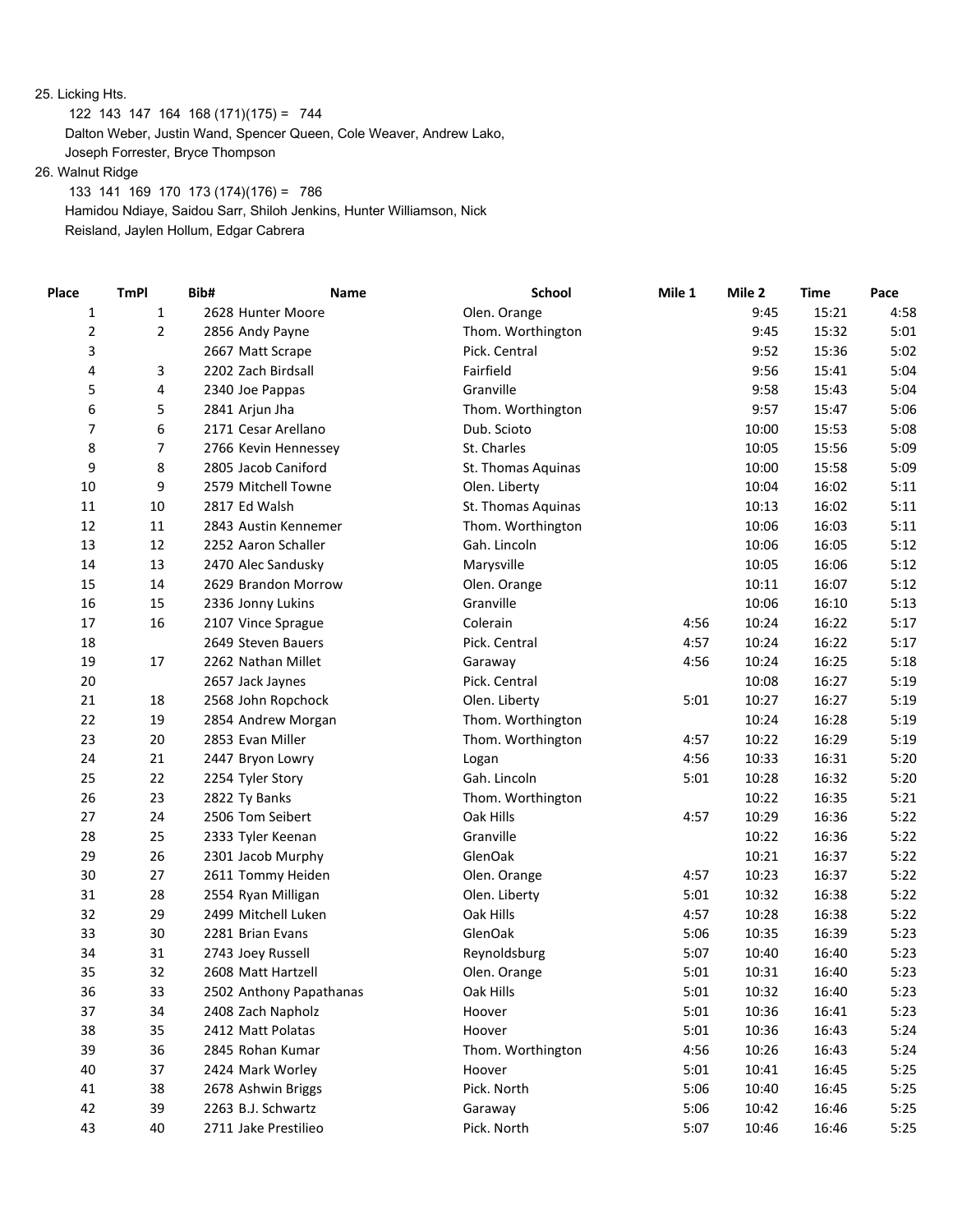| 44 | 41 | 2466 Josh McPheron        | Marysville             | 4:56 | 10:35 | 16:48 | 5:26 |
|----|----|---------------------------|------------------------|------|-------|-------|------|
| 45 | 42 | 2315 Cameron Wydra        | GlenOak                | 5:07 | 10:36 | 16:49 | 5:26 |
| 46 | 43 | 2968 Austin Smith         | Wester. Central        | 5:03 | 10:38 | 16:49 | 5:26 |
| 47 | 44 | 2225 Taylor Belcastro     | Gah. Lincoln           | 5:07 | 10:39 | 16:50 | 5:26 |
| 48 | 45 | 2589 Luke Wojciechowski   | Olen. Liberty          | 5:02 | 10:40 | 16:50 | 5:26 |
| 49 | 46 | 2808 John Laubacher       | St. Thomas Aquinas     | 5:06 | 10:43 | 16:50 | 5:26 |
| 50 | 47 | 2520 Logan Boone          | Olen. Liberty          | 5:12 | 10:46 | 16:51 | 5:27 |
| 51 | 48 | 2948 Jalen Frantal        | Wester. Central        | 5:06 | 10:42 | 16:56 | 5:28 |
| 52 | 49 | 2236 Connor Ingram        | Gah. Lincoln           | 5:06 | 10:42 | 16:57 | 5:28 |
| 53 | 50 | 2492 Christopher Guy      | Oak Hills              | 4:57 | 10:33 | 16:57 | 5:29 |
| 54 | 51 | 2702 Bryce McGuire        | Pick. North            | 5:07 | 10:43 | 16:58 | 5:29 |
| 55 | 52 | 2619 Tyler King           | Olen. Orange           | 5:06 | 10:43 | 16:59 | 5:29 |
| 56 | 53 | 2231 Solomon Costa        | Gah. Lincoln           | 5:02 | 10:41 | 17:00 | 5:29 |
| 57 | 54 | 2803 Andrew Addessi       | St. Thomas Aquinas     | 5:09 | 10:53 | 17:03 | 5:30 |
| 58 | 55 | 2793 John Simmons         | St. Charles            | 4:57 | 10:39 | 17:04 | 5:31 |
| 59 | 56 | 2813 Jacob Paul           | St. Thomas Aquinas     | 5:02 | 10:31 | 17:05 | 5:31 |
| 60 | 57 | 2404 Jay Lutton           | Hoover                 | 5:07 | 10:51 | 17:06 | 5:31 |
| 61 | 58 | 2596 Josh Brooks          | Olen. Orange           | 5:06 | 10:44 | 17:07 | 5:32 |
| 62 | 59 | 2304 Alex Nupp            | GlenOak                | 5:06 | 10:43 | 17:08 | 5:32 |
| 63 | 60 | 2242 Jason Mehalic        | Gah. Lincoln           | 5:06 | 10:49 | 17:09 | 5:32 |
| 64 | 61 | 3015 Tanner Taylor        | Wor. Kilbourne         | 5:06 | 10:48 | 17:09 | 5:32 |
| 65 | 62 | 2303 Jason Nagy           | GlenOak                | 5:09 | 10:53 | 17:09 | 5:32 |
| 66 | 63 | 2089 Xavier Reamer        | Toledo C.C.            | 5:06 | 10:56 | 17:09 | 5:32 |
| 67 |    | 2829 Aidan Cooke          | Thom. Worthington      | 5:14 | 10:48 | 17:10 | 5:32 |
| 68 | 64 | 2814 Justis Paul          | St. Thomas Aquinas     | 5:10 | 10:57 | 17:13 | 5:34 |
| 69 | 65 | 2524 Adam Clark           | Olen. Liberty          | 5:02 | 10:49 | 17:16 | 5:35 |
| 70 | 66 | 2294 Frankie Janowicz     | GlenOak                | 5:09 | 10:55 | 17:17 | 5:35 |
| 71 |    | 2828 Ian Cook             | Thom. Worthington      | 5:14 | 10:50 | 17:18 | 5:35 |
| 72 | 67 | 2495 Noah Holmes          | Oak Hills              | 5:18 | 11:01 | 17:20 | 5:36 |
| 73 | 68 | 2509 Drew Toon            | Oak Hills              | 4:56 | 10:43 | 17:20 | 5:36 |
| 74 | 69 | 2637 Jackson Schiefelbein | Olen. Orange           | 4:57 | 10:36 | 17:21 | 5:36 |
| 75 | 70 | 2514 Nicholas Anderson    | Olen. Liberty          | 5:03 | 10:49 | 17:21 | 5:36 |
| 76 | 71 | 2282 Gage Feola           | GlenOak                | 5:16 | 11:01 | 17:22 | 5:36 |
| 77 | 72 | 2999 Joey Coogan          | Wor. Kilbourne         | 5:06 | 10:48 | 17:22 | 5:36 |
| 78 | 73 | 2904 Andrew Paxton        | <b>Upper Arlington</b> | 5:06 | 10:56 | 17:22 | 5:37 |
| 79 | 74 | 2769 Iain Karas           | St. Charles            | 5:01 | 10:46 | 17:23 | 5:37 |
| 80 | 75 | 2906 Trent Popovich       | <b>Upper Arlington</b> | 5:19 | 11:05 | 17:24 | 5:37 |
| 81 | 76 | 2108 Michael Wander       | Colerain               | 5:18 | 11:06 | 17:25 | 5:37 |
| 82 | 77 | 2943 Noah Corbett         | Wester. Central        | 5:07 | 10:58 | 17:25 | 5:37 |
| 83 | 78 | 2176 Brian Briones        | Dub. Scioto            | 5:10 | 11:01 | 17:26 | 5:38 |
| 84 | 79 | 2099 Jordan Gregory       | Colerain               | 5:09 | 11:03 | 17:26 | 5:38 |
|    |    |                           |                        |      |       |       |      |
| 85 | 80 | 2407 Caleb Mongold        | Hoover                 | 5:12 | 11:04 | 17:28 | 5:39 |
| 86 | 81 | 2963 Max Ramsey           | Wester. Central        | 5:15 | 11:03 | 17:29 | 5:39 |
| 87 | 82 | 2229 Anthony Cooney       | Gah. Lincoln           | 5:18 | 11:05 | 17:29 | 5:39 |
| 88 | 83 | 2222 Evan Trentman        | Fairfield              | 5:06 | 11:00 | 17:32 | 5:40 |
| 89 |    | 2300 Ryan Meister         | GlenOak                | 5:17 | 11:02 | 17:32 | 5:40 |
| 90 |    | 2302 Paul Murray          | GlenOak                | 5:18 | 11:07 | 17:32 | 5:40 |
| 91 | 84 | 2125 Joe Donnelly         | Dub. Coffman           | 5:16 | 11:07 | 17:34 | 5:40 |
| 92 | 85 | 2354 Justin Hernan        | Del. Hayes             | 5:06 | 10:59 | 17:37 | 5:41 |
| 93 | 86 | 2716 Nate Rini            | Pick. North            | 5:15 | 11:11 | 17:38 | 5:42 |
| 94 | 87 | 2712 Javier Pugh          | Pick. North            | 5:09 | 10:57 | 17:38 | 5:42 |
| 95 | 88 | 2339 Jack McGonagle       | Granville              | 5:22 | 11:22 | 17:40 | 5:42 |
| 96 | 89 | 2489 Thomas Gerde         | Oak Hills              | 5:17 | 11:11 | 17:41 | 5:43 |
| 97 | 90 | 2784 Liam O'Reilly        | St. Charles            | 5:07 | 11:00 | 17:41 | 5:43 |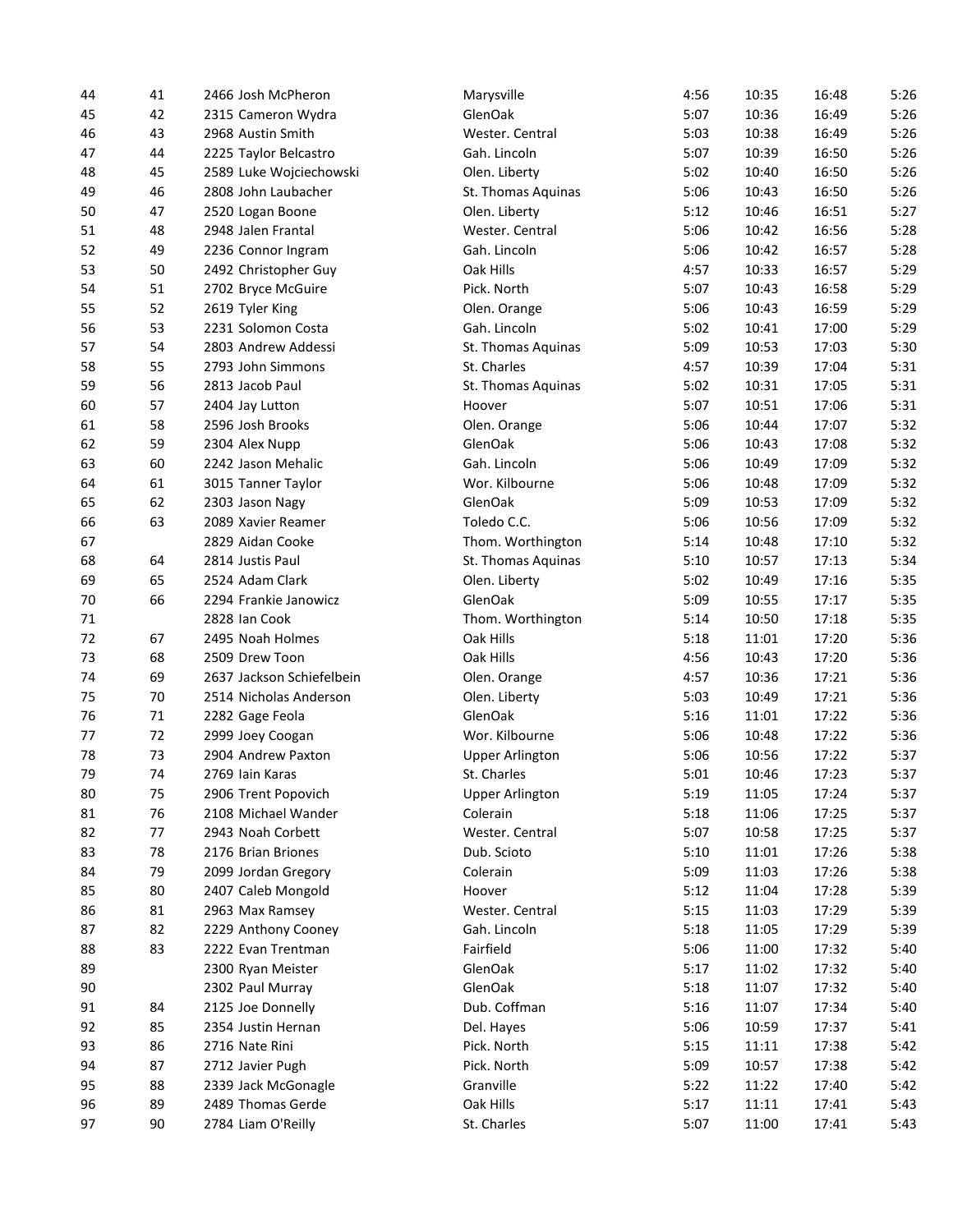| 98  | 91  | 2958 Mitchell McClain      | Wester. Central        | 5:15 | 11:06 | 17:42          | 5:43 |
|-----|-----|----------------------------|------------------------|------|-------|----------------|------|
| 99  |     | 2279 Matt Elsfelder        | GlenOak                | 5:17 | 11:10 | 17:42          | 5:43 |
| 100 | 92  | 2739 John Mauritz          | Reynoldsburg           | 5:16 | 11:08 | 17:42          | 5:43 |
| 101 | 93  | 2477 Hayden Turk           | Marysville             | 5:15 | 11:14 | 17:43          | 5:43 |
| 102 | 94  | 3003 Matt Kulling          | Wor. Kilbourne         | 5:15 | 11:11 | 17:45          | 5:44 |
| 103 | 95  | 2261 Austin Miller         | Garaway                | 5:38 | 11:27 | 17:46          | 5:44 |
| 104 |     | 2484 Drew Beck             | Oak Hills              | 5:10 | 11:01 | 17:46          | 5:44 |
| 105 | 96  | 2869 Jack Amling           | <b>Upper Arlington</b> | 5:15 | 11:06 | 17:46          | 5:44 |
| 106 | 97  | 2101 Pietro Martelletti    | Colerain               | 5:16 | 11:12 | 17:46          | 5:44 |
| 107 | 98  | 2086 Ross Friar            | Toledo C.C.            | 5:13 | 11:11 | 17:47          | 5:44 |
| 108 | 99  | 2448 Caedon Ly             | Logan                  | 5:09 | 11:12 | 17:47          | 5:44 |
| 109 | 100 | 2928 Juergen Wilkes        | <b>Upper Arlington</b> | 5:11 | 11:07 | 17:47          | 5:44 |
| 110 | 101 | 2677 Jackson Brandstaetter | Pick. North            | 5:18 | 11:21 | 17:47          | 5:45 |
| 111 | 102 | 2925 Cameron Wade          | <b>Upper Arlington</b> | 5:32 | 11:22 | 17:47          | 5:45 |
| 112 | 103 | 2409 Zach Oatley           | Hoover                 | 5:15 | 11:18 | 17:47          | 5:45 |
| 113 | 104 | 2342 Thomas Patton         | Granville              | 5:18 | 11:15 | 17:48          | 5:45 |
| 114 |     | 2505 Samuel Seibert        | Oak Hills              | 5:08 | 11:04 | 17:48          | 5:45 |
| 115 | 105 | 2349 Victor Ziegert        | Granville              | 5:17 | 11:10 | 17:50          | 5:46 |
| 116 | 106 | 2446 Dylan Lingerak        | Logan                  | 5:14 | 11:13 | 17:50          | 5:46 |
| 117 | 107 | 2469 Brendan Ralston       | Marysville             | 5:14 | 11:15 | 17:51          | 5:46 |
| 118 |     | 2834 Zach Emptage          | Thom. Worthington      | 5:20 | 11:14 | 17:51          | 5:46 |
| 119 | 108 | 3020 Ian Watters           |                        | 5:20 |       |                | 5:46 |
| 120 | 109 | 2268 Andrew West           | Wor. Kilbourne         | 5:38 | 11:17 | 17:52<br>17:53 | 5:46 |
|     |     |                            | Garaway                |      | 11:27 |                |      |
| 121 | 110 | 2343 Jack Saigh            | Granville              | 5:19 | 11:19 | 17:53          | 5:46 |
| 122 |     | 2322 Jack Burczak          | Granville              | 5:18 | 11:21 | 17:54          | 5:47 |
| 123 | 111 | 2791 Anthony Sanderell     | St. Charles            | 5:13 | 11:14 | 17:55          | 5:47 |
| 124 | 112 | 2191 Ishan Patel           | Dub. Scioto            | 5:09 | 11:12 | 17:56          | 5:47 |
| 125 | 113 | 2474 Andrew Snodgrass      | Marysville             | 5:17 | 11:18 | 17:56          | 5:48 |
| 126 | 114 | 3017 Chris Valade          | Wor. Kilbourne         | 5:21 | 11:20 | 17:57          | 5:48 |
| 127 | 115 | 3006 Caleb Martin          | Wor. Kilbourne         | 5:21 | 11:28 | 17:58          | 5:48 |
| 128 | 116 | 2880 Andrew Harper         | <b>Upper Arlington</b> | 5:25 | 11:21 | 17:58          | 5:48 |
| 129 | 117 | 2092 Shawn Boosveld        | Colerain               | 5:25 | 11:21 | 18:04          | 5:50 |
| 130 | 118 | 2755 Kenton Colvin         | St. Charles            | 5:12 | 11:14 | 18:05          | 5:50 |
| 131 | 119 | 2476 Hawkins Stockdale     | Marysville             | 5:15 | 11:18 | 18:07          | 5:51 |
| 132 | 120 | 2193 Michael Raabe         | Dub. Scioto            | 5:11 | 11:13 | 18:07          | 5:51 |
| 133 | 121 | 2097 Sam Gierach           | Colerain               | 5:08 | 11:13 | 18:08          | 5:51 |
| 134 | 122 | 2434 Dalton Weber          | Licking Hts.           | 5:24 | 11:28 | 18:08          | 5:51 |
| 135 | 123 | 2778 Liam McCann           | St. Charles            | 5:19 | 11:29 | 18:09          | 5:51 |
| 136 | 124 | 2166 Josh Whitehouse       | Dub. Coffman           | 5:27 | 11:35 | 18:11          | 5:52 |
| 137 | 125 | 2208 Daulton Gunnell       | Fairfield              | 5:25 | 11:29 | 18:11          | 5:52 |
| 138 | 126 | 2356 Seth Kern             | Del. Hayes             | 5:14 | 11:20 | 18:13          | 5:53 |
| 139 | 127 | 2093 Alex Burton           | Colerain               | 5:26 | 11:34 | 18:13          | 5:53 |
| 140 |     | 2321 Max Budd              | Granville              | 5:23 | 11:28 | 18:14          | 5:53 |
| 141 |     | 2780 Christopher Mitchell  | St. Charles            | 5:15 | 11:20 | 18:15          | 5:54 |
| 142 | 128 | 2913 Cole Smith            | <b>Upper Arlington</b> | 5:36 | 11:39 | 18:15          | 5:54 |
| 143 | 129 | 2210 Hunter Jones          | Fairfield              | 5:44 | 11:47 | 18:15          | 5:54 |
| 144 |     | 2920 Danny Tomaszewski     | <b>Upper Arlington</b> | 5:36 | 11:39 | 18:17          | 5:54 |
| 145 | 130 | 2694 Mick Holloway         | Pick. North            | 5:27 | 11:26 | 18:17          | 5:54 |
| 146 | 131 | 2264 Julian Shrock         | Garaway                | 5:38 | 11:28 | 18:18          | 5:55 |
| 147 |     | 2699 Pierce Lewis          | Pick. North            | 5:36 | 11:40 | 18:20          | 5:55 |
| 148 |     | 2892 Bryce Martyn          | <b>Upper Arlington</b> | 5:36 | 11:43 | 18:20          | 5:55 |
| 149 | 132 | 2401 Evan Kirkland         | Hoover                 | 5:26 | 11:35 | 18:21          | 5:56 |
| 150 |     | 2703 Keaton McNair         | Pick. North            | 5:18 | 11:24 | 18:22          | 5:56 |
| 151 | 133 | 2936 Hamidou Ndiaye        | <b>Walnut Ridge</b>    | 5:21 | 11:40 | 18:24          | 5:56 |
|     |     |                            |                        |      |       |                |      |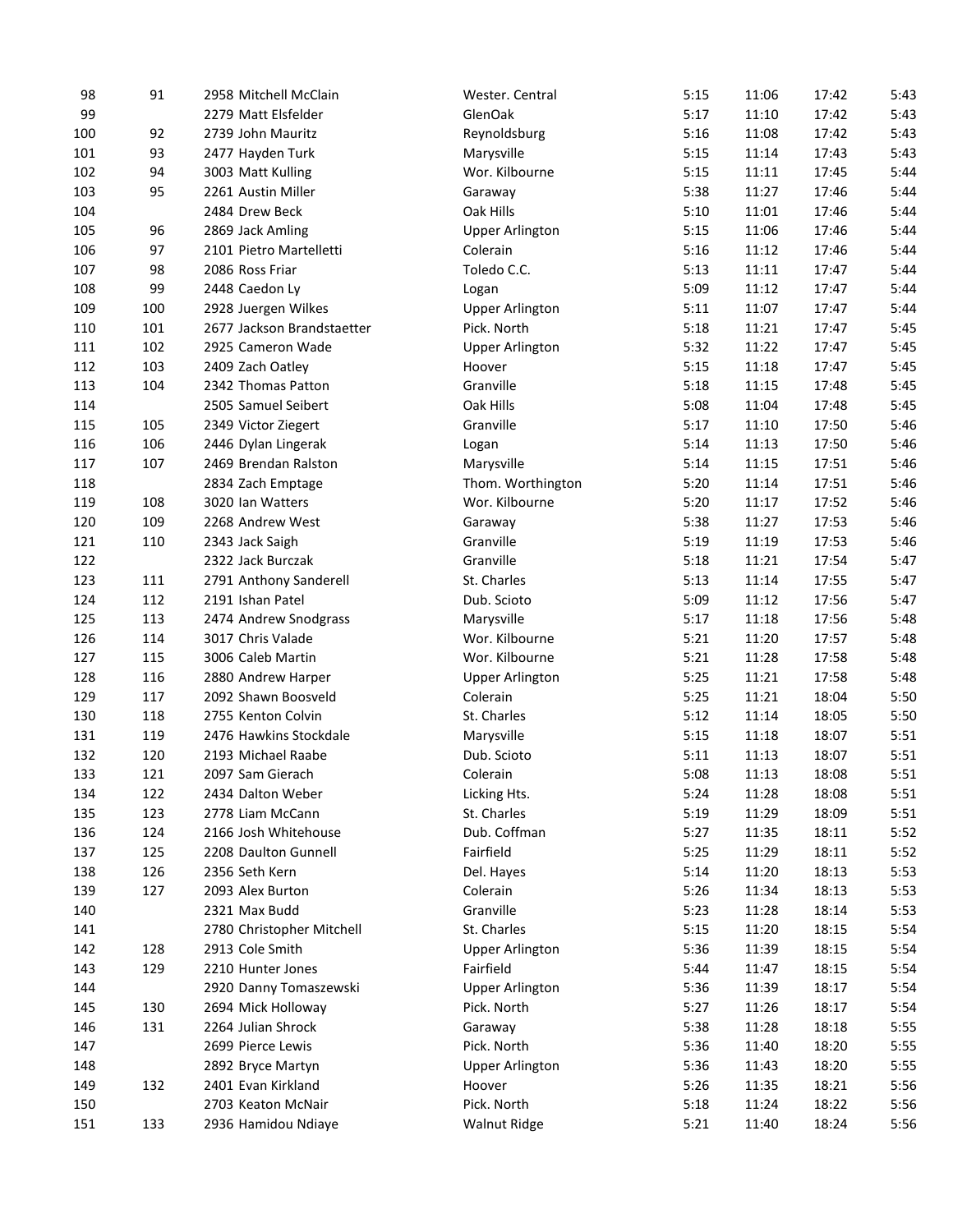| 152 |     | 2402 Ben Kling          | Hoover                 | 5:41 | 11:48 | 18:25 | 5:57 |
|-----|-----|-------------------------|------------------------|------|-------|-------|------|
| 153 | 134 | 2145 Finn Madison       | Dub. Coffman           | 5:32 | 11:36 | 18:25 | 5:57 |
| 154 | 135 | 2456 Blake Cruise       | Marysville             | 5:34 | 11:43 | 18:26 | 5:57 |
| 155 |     | 2414 Matt Presutto      | Hoover                 | 5:36 | 11:44 | 18:26 | 5:57 |
| 156 | 136 | 2172 Miles Baker        | Dub. Scioto            | 5:16 | 11:19 | 18:28 | 5:58 |
| 157 |     | 2415 Tommy Sarver       | Hoover                 | 5:33 | 11:42 | 18:30 | 5:58 |
| 158 | 137 | 2218 Seth Phillips      | Fairfield              | 5:17 | 11:35 | 18:31 | 5:59 |
| 159 | 138 | 2126 Jake Dooley        | Dub. Coffman           | 5:27 | 11:35 | 18:31 | 5:59 |
| 160 | 139 | 2209 Charlie Horn       | Fairfield              | 5:40 | 11:46 | 18:34 | 6:00 |
| 161 | 140 | 2083 Christopher Bragg  | Toledo C.C.            | 5:14 | 11:40 | 18:35 | 6:00 |
| 162 | 141 | 2939 Saidou Sarr        | <b>Walnut Ridge</b>    | 5:34 | 11:45 | 18:37 | 6:01 |
| 163 |     | 2324 Austin Carey       | Granville              | 5:35 | 11:39 | 18:37 | 6:01 |
| 164 | 142 | 2357 Joey King          | Del. Hayes             | 5:27 | 11:43 | 18:38 | 6:01 |
| 165 | 143 | 2432 Justin Wand        | Licking Hts.           | 5:24 | 11:44 | 18:38 | 6:01 |
| 166 | 144 | 2443 Samuel Carr        | Logan                  | 5:26 | 11:42 | 18:39 | 6:01 |
| 167 | 145 | 2204 Brad Bruesewitz    | Fairfield              | 5:20 | 11:30 | 18:44 | 6:03 |
| 168 | 146 | 2265 Braden Shupe       | Garaway                | 5:46 | 12:00 | 18:45 | 6:03 |
| 169 |     | 2704 Kyle Moesle        | Pick. North            | 5:37 | 11:44 | 18:46 | 6:04 |
| 170 | 147 | 2429 Spencer Queen      | Licking Hts.           | 5:25 | 11:51 | 18:47 | 6:04 |
| 171 | 148 | 2449 Peter Peter Rosado | Logan                  | 5:26 | 11:44 | 18:48 | 6:04 |
| 172 | 149 | 2362 Marquis Willis     | Del. Hayes             | 5:33 | 11:45 | 18:49 | 6:05 |
| 173 | 150 | 2162 Dean Strup         | Dub. Coffman           | 5:33 | 11:47 | 18:49 | 6:05 |
| 174 |     | 2783 Kenneth Norris     | St. Charles            | 5:27 | 11:49 | 18:50 | 6:05 |
| 175 | 151 |                         | Toledo C.C.            | 5:39 | 11:58 | 18:51 | 6:05 |
|     |     | 2090 Eddie Washington   |                        |      |       |       |      |
| 176 | 152 | 2269 Nathan Wicker      | Garaway                | 5:39 | 11:59 | 18:51 | 6:05 |
| 177 | 153 | 2121 Noah Carpenter     | Dub. Coffman           | 5:37 | 11:56 | 18:52 | 6:06 |
| 178 | 154 | 2745 Brody Swisher      | Reynoldsburg           | 5:45 | 12:02 | 18:54 | 6:06 |
| 179 |     | 2260 Collin Hochstetler | Garaway                | 5:46 | 12:03 | 18:54 | 6:06 |
| 180 |     | 2871 Matthew Barker     | <b>Upper Arlington</b> | 5:36 | 12:01 | 18:57 | 6:07 |
| 181 | 155 | 2135 Katsumi Ibaraki    | Dub. Coffman           | 5:37 | 11:55 | 18:58 | 6:07 |
| 182 |     | 2458 Ian Dye            | Marysville             | 5:35 | 11:56 | 19:03 | 6:09 |
| 183 | 156 | 2738 Jared Dye          | Reynoldsburg           | 5:43 | 12:02 | 19:03 | 6:09 |
| 184 | 157 | 2748 Andy Young         | Reynoldsburg           | 5:44 | 12:07 | 19:04 | 6:09 |
| 185 |     | 2133 Alexander Hess     | Dub. Coffman           | 5:35 | 11:55 | 19:04 | 6:09 |
| 186 |     | 2464 Tyler Marsh        | Marysville             | 5:39 | 11:57 | 19:07 | 6:10 |
| 187 | 158 | 2190 Brendan Murphy     | Dub. Scioto            | 5:07 | 11:05 | 19:07 | 6:10 |
| 188 | 159 | 2360 Weston Lingo       | Del. Hayes             | 5:33 | 11:59 | 19:09 | 6:11 |
| 189 | 160 | 2088 Henry McCartney    | Toledo C.C.            | 5:49 | 12:08 | 19:09 | 6:11 |
| 190 | 161 | 2445 Carter Krannitz    | Logan                  | 5:51 | 12:14 | 19:22 | 6:15 |
| 191 | 162 | 2444 Caleb Herring      | Logan                  | 5:50 | 12:12 | 19:23 | 6:16 |
| 192 | 163 | 2736 Cameron Davis      | Reynoldsburg           | 5:46 | 12:15 | 19:30 | 6:18 |
| 193 | 164 | 2433 Cole Weaver        | Licking Hts.           | 5:38 | 12:03 | 19:30 | 6:18 |
| 194 | 165 | 2087 Griffin Laplante   | Toledo C.C.            | 5:45 | 12:14 | 19:36 | 6:20 |
| 195 | 166 | 2182 Daniel Guzak       | Dub. Scioto            | 5:23 | 11:44 | 19:39 | 6:21 |
| 196 |     | 2258 Kyle Dunn          | Garaway                | 5:49 | 12:24 | 19:39 | 6:21 |
| 197 |     | 2200 Jacob Bailey       | Fairfield              | 5:42 | 12:27 | 19:41 | 6:21 |
| 198 | 167 | 2352 Alex Caudill       | Del. Hayes             | 5:50 | 12:25 | 19:50 | 6:24 |
| 199 | 168 | 2428 Andrew Lako        | Licking Hts.           | 5:48 | 12:22 | 19:52 | 6:25 |
| 200 |     | 2782 Joseph Murnane     | St. Charles            | 5:50 | 12:21 | 19:52 | 6:25 |
| 201 | 169 | 2934 Shiloh Jenkins     | <b>Walnut Ridge</b>    | 6:00 | 12:40 | 19:53 | 6:25 |
| 202 |     | 2259 Trey Hershberger   | Garaway                | 5:45 | 12:23 | 20:02 | 6:28 |
| 203 | 170 | 2941 Hunter Williamson  | <b>Walnut Ridge</b>    | 5:48 | 12:33 | 20:05 | 6:29 |
| 204 |     | 2220 Izak Shroyer       | Fairfield              | 5:32 | 12:39 | 20:28 | 6:36 |
| 205 | 171 | 2426 Joseph Forrester   | Licking Hts.           | 5:50 | 12:55 | 20:36 | 6:39 |
|     |     |                         |                        |      |       |       |      |